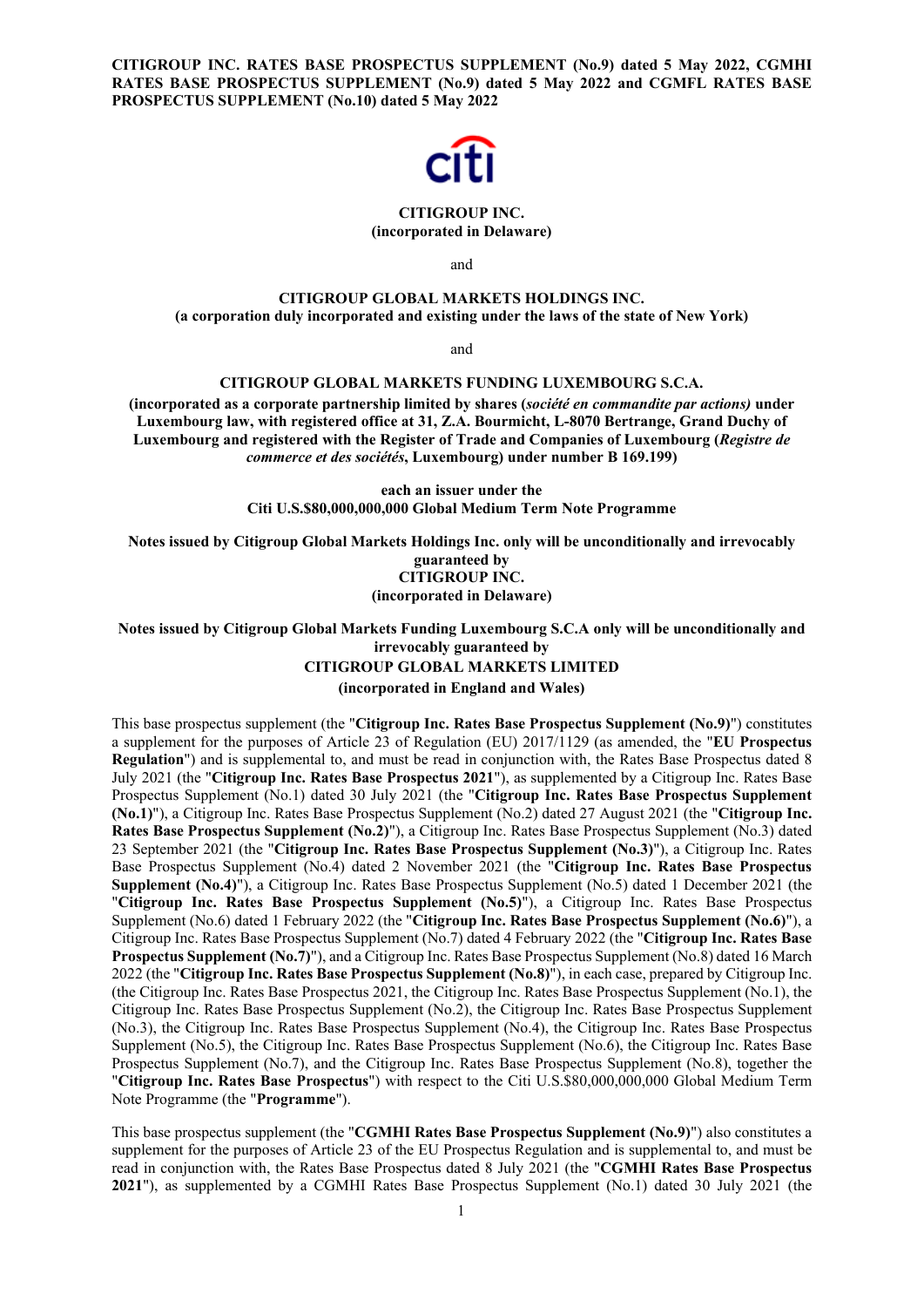"**CGMHI Rates Base Prospectus Supplement (No.1)**"), a CGMHI Rates Base Prospectus Supplement (No.2) dated 27 August 2021 (the "**CGMHI Rates Base Prospectus Supplement (No.2)**"), a CGMHI Rates Base Prospectus Supplement (No.3) dated 23 September 2021 (the "**CGMHI Rates Base Prospectus Supplement (No.3)**"), a CGMHI Rates Base Prospectus Supplement (No.4) dated 2 November 2021 (the "**CGMHI Rates Base Prospectus Supplement (No.4)**"), a CGMHI Rates Base Prospectus Supplement (No.5) dated 1 December 2021 (the "**CGMHI Rates Base Prospectus Supplement (No.5)**"), a CGMHI Rates Base Prospectus Supplement (No.6) dated 1 February 2022 (the "**CGMHI Rates Base Prospectus Supplement (No.6)**"), a CGMHI Rates Base Prospectus Supplement (No.7) dated 4 February 2022 (the "**CGMHI Rates Base Prospectus Supplement (No.7)**"), and a CGMHI Rates Base Prospectus Supplement (No.8) dated 16 March 2022 (the "**CGMHI Rates Base Prospectus Supplement (No.8)**"), in each case, prepared by Citigroup Global Markets Holdings Inc. ("**CGMHI**") and Citigroup Inc. in its capacity as the CGMHI Guarantor (the CGMHI Rates Base Prospectus 2021, the CGMHI Rates Base Prospectus Supplement (No.1), the CGMHI Rates Base Prospectus Supplement (No.2), the CGMHI Rates Base Prospectus Supplement (No.3), the CGMHI Rates Base Prospectus Supplement (No.4), the CGMHI Rates Base Prospectus Supplement (No.5), the CGMHI Rates Base Prospectus Supplement (No.6), the CGMHI Rates Base Prospectus Supplement (No.7), and the CGMHI Rates Base Prospectus Supplement (No.8), together the "**CGMHI Rates Base Prospectus**") with respect to the Programme.

This base prospectus supplement (the "**CGMFL Rates Base Prospectus Supplement (No.10)**" and, together with the Citigroup Inc. Rates Base Prospectus Supplement (No.9) and the CGMHI Rates Base Prospectus Supplement (No.9), the "**Supplement**") also constitutes a supplement for the purposes of Article 23 of the EU Prospectus Regulation and is supplemental to, and must be read in conjunction with, the Rates Base Prospectus dated 8 July 2021 (the "**CGMFL Rates Base Prospectus 2021**"), as supplemented by a CGMFL Rates Base Prospectus Supplement (No.1) dated 30 July 2021 (the "**CGMFL Rates Base Prospectus Supplement (No.1)**"), a CGMFL Rates Base Prospectus Supplement (No.2) dated 27 August 2021 (the "**CGMFL Rates Base Prospectus Supplement (No.2)**"), a CGMFL Rates Base Prospectus Supplement (No.3) dated 23 September 2021 (the "**CGMFL Rates Base Prospectus Supplement (No.3)**"), a CGMFL Rates Base Prospectus Supplement (No.4) dated 15 October 2021 (the "**CGMFL Rates Base Prospectus Supplement (No.4)**"), a CGMFL Rates Base Prospectus Supplement (No.5) dated 2 November 2021 (the "**CGMFL Rates Base Prospectus Supplement (No.5)**"), a CGMFL Rates Base Prospectus Supplement (No.6) dated 1 December 2021 (the "**CGMFL Rates Base Prospectus Supplement (No.6)**"), a CGMFL Rates Base Prospectus Supplement (No.7) dated 1 February 2022 (the "**CGMFL Rates Base Prospectus Supplement (No.7)**"), a CGMFL Rates Base Prospectus Supplement (No.8) dated 4 February 2022 (the "**CGMFL Rates Base Prospectus Supplement (No.8)**"), and a CGMFL Rates Base Prospectus Supplement (No.9) dated 16 March 2022 (the "**CGMFL Rates Base Prospectus Supplement (No.9)**"), in each case, prepared by Citigroup Global Markets Funding Luxembourg S.C.A. ("**CGMFL**") and Citigroup Global Markets Limited in its capacity as the CGMFL Guarantor (the CGMFL Rates Base Prospectus 2021, the CGMFL Rates Base Prospectus Supplement (No.1), the CGMFL Rates Base Prospectus Supplement (No.2), the CGMFL Rates Base Prospectus Supplement (No.3), the CGMFL Rates Base Prospectus Supplement (No.4), the CGMFL Rates Base Prospectus Supplement (No.5), the CGMFL Rates Base Prospectus Supplement (No.6), the CGMFL Rates Base Prospectus Supplement (No.7), the CGMFL Rates Base Prospectus Supplement (No.8), and the CGMFL Rates Base Prospectus Supplement (No.9), together the "**CGMFL Rates Base Prospectus**" and, together with the Citigroup Inc. Rates Base Prospectus and the CGMHI Rates Base Prospectus, the "**Base Prospectus**") with respect to the Programme.

This Supplement has been approved by the Central Bank of Ireland (the "**Central Bank**"), as competent authority under the EU Prospectus Regulation. The Central Bank only approves this Supplement as meeting the standards of completeness, comprehensibility and consistency imposed by the EU Prospectus Regulation. Such approval should not be considered an endorsement of the Issuer or the Guarantor, or of the quality of the Notes that are the subject of the Base Prospectus. Investors should make their own assessment as to the suitability of investing in the Notes.

Application has been made to the Irish Stock Exchange plc, trading as Euronext Dublin ("**Euronext Dublin**") for the approval of the Citigroup Inc. Rates Base Prospectus Supplement (No.9), the CGMHI Rates Base Prospectus Supplement (No.9) and the CGMFL Rates Base Prospectus Supplement (No.10) as Base Listing Particulars Supplements (the "**Citigroup Inc. Rates Base Listing Particulars Supplement** (**No.9**)", the "**CGMHI Rates Base Listing Particulars Supplement** (**No.9**)" and the "**CGMFL Rates Base Listing Particulars Supplement**  (**No.10**)", respectively, and together, the "**Base Listing Particulars Supplement**"). Save where expressly provided or the context otherwise requires, where Notes are to be admitted to trading on the Global Exchange Market references herein to "Supplement", "Citigroup Inc. Rates Base Prospectus Supplement (No.9)", "CGMHI Rates Base Prospectus Supplement (No.9)" and "CGMFL Rates Base Prospectus Supplement (No.10)" shall be construed to be to "Base Listing Particulars Supplement", "Citigroup Inc. Rates Base Listing Particulars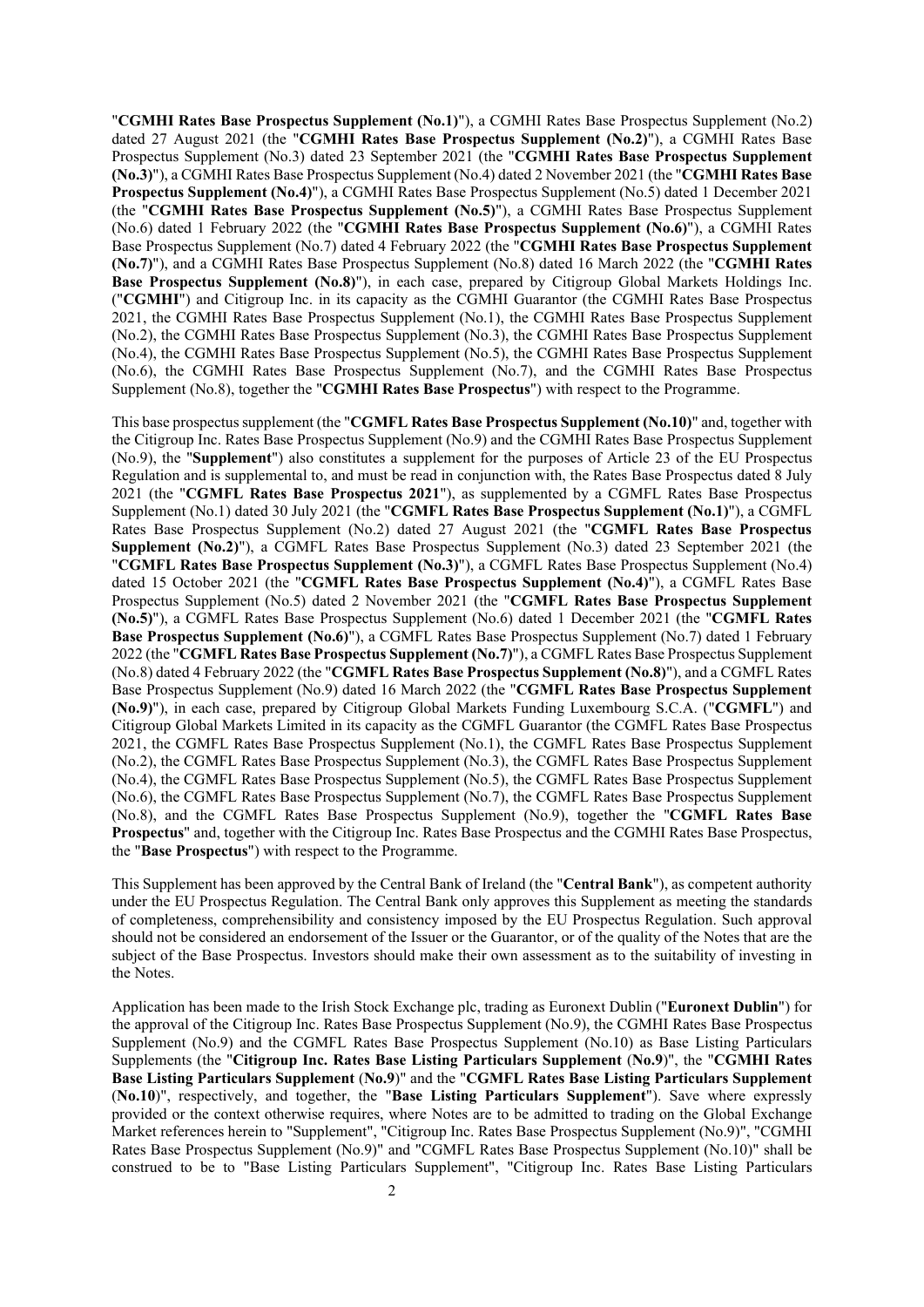Supplement (No.9)", "CGMHI Rates Base Listing Particulars Supplement (No.9)", and "CGMFL Rates Base Listing Particulars Supplement (No.10)", respectively.

Terms defined in the Base Prospectus shall, unless the context otherwise requires, have the same meaning when used in this Supplement.

Citigroup Inc. accepts responsibility for the information contained in this Supplement (excluding the paragraphs set out under the headings "*Information relating to the CGMHI Rates Base Prospectus*" and "*Information relating to the CGMFL Rates Base Prospectus*" below). To the best of the knowledge of Citigroup Inc., the information contained in this Supplement (excluding the paragraphs set out under the headings "*Information relating to the CGMHI Rates Base Prospectus*" and "*Information relating to the CGMFL Rates Base Prospectus*" below) is in accordance with the facts and does not omit anything likely to affect the import of such information.

CGMHI accepts responsibility for the information contained in this Supplement (excluding the paragraphs set out under the headings "*Information relating to the Citigroup Inc. Rates Base Prospectus*" and "*Information relating to the CGMFL Rates Base Prospectus*" below). To the best of the knowledge of CGMHI, the information contained in this Supplement (excluding the paragraphs set out under the headings "*Information relating to the Citigroup Inc. Rates Base Prospectus*" and "*Information relating to the CGMFL Rates Base Prospectus*" below) is in accordance with the facts and does not omit anything likely to affect the import of such information.

The CGMHI Guarantor accepts responsibility for the information contained in this Supplement (excluding the paragraphs set out under the headings "*Information relating to the Citigroup Inc. Rates Base Prospectus*" and "*Information relating to the CGMFL Rates Base Prospectus*" below). To the best of the knowledge of the CGMHI Guarantor, the information contained in this Supplement (excluding the paragraphs set out under the headings "*Information relating to the Citigroup Inc. Rates Base Prospectus*" and "*Information relating to the CGMFL Rates Base Prospectus*" below) is in accordance with the facts and does not omit anything likely to affect the import of such information.

CGMFL accepts responsibility for the information contained in this Supplement (excluding the paragraphs set out under the headings "*Information relating to the Citigroup Inc. Rates Base Prospectus*" and "*Information relating to the CGMHI Rates Base Prospectus*" below). To the best of the knowledge of CGMFL, the information contained in this Supplement (excluding the paragraphs set out under the headings "*Information relating to the Citigroup Inc. Rates Base Prospectus*" and "*Information relating to the CGMHI Rates Base Prospectus*" below) is in accordance with the facts and does not omit anything likely to affect the import of such information.

The CGMFL Guarantor accepts responsibility for the information contained in this Supplement (excluding (i) the paragraphs set out under the headings "*Information relating to the Citigroup Inc. Rates Base Prospectus*" and "*Information relating to the CGMHI Rates Base Prospectus*" below, and (ii) the information set out in Schedule 1 hereto (*Alternative Performance Measures (Citigroup Inc. 2022 Q1 Form 8-K)*)). To the best of the knowledge of the CGMFL Guarantor, the information contained in this Supplement (excluding (i) the paragraphs set out under the headings "*Information relating to the Citigroup Inc. Rates Base Prospectus*" and "*Information relating to the CGMHI Rates Base Prospectus*" below, and (ii) the information set out in Schedule 1 hereto (*Alternative Performance Measures (Citigroup Inc. 2022 Q1 Form 8-K)*)) is in accordance with the facts and does not omit anything likely to affect the import of such information.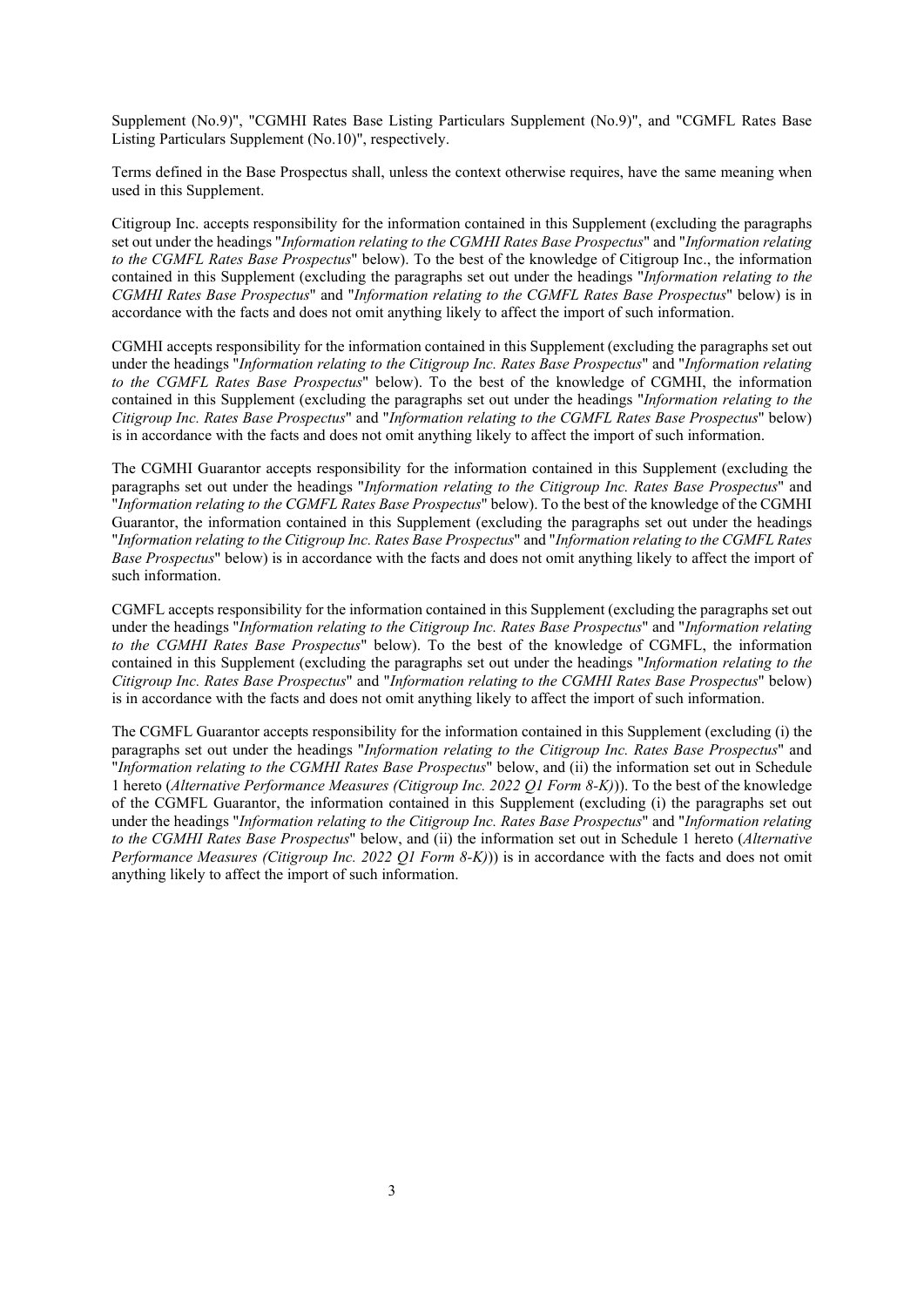## **INFORMATION RELATING TO THE CITIGROUP INC. RATES BASE PROSPECTUS**

*Publication of the Form 8-K of Citigroup Inc. on 14 April 2022* 

On 14 April 2022, Citigroup Inc. (as an Issuer under the Programme) filed a Current Report on Form 8-K (the "**Citigroup Inc. 2022 Q1 Form 8-K**") with the Securities and Exchange Commission of the United States (the "**SEC**") in connection with the publication of its Quarterly Financial Data Supplement for the quarter ended 31 March 2022. A copy of the Citigroup Inc. 2022 Q1 Form 8-K has been filed with the Central Bank, Euronext Dublin and the *Commission de Surveillance du Secteur Financier* (the "**CSSF**") and has been published on the website of Euronext Dublin [\(https://ise-prodnr-eu-west-1-data-integration.s3-eu-west-](https://protect-eu.mimecast.com/s/GraGCzmvWI6L7oYH4dv6R)[1.amazonaws.com/202204/bd646814-0923-457c-bb2f-b4f13896a786.PDF\)](https://protect-eu.mimecast.com/s/GraGCzmvWI6L7oYH4dv6R). By virtue of this Supplement, the Citigroup Inc. 2022 Q1 Form 8-K is incorporated by reference in, and forms part of, the Citigroup Inc. Rates Base Prospectus.

The following information appears on the page(s) of the Citigroup Inc. 2022 Q1 Form 8-K as set out below:

### **Page(s)**

34

| (a) | Press Release, dated 14 April 2022, issued by Citigroup Inc.                                | Exhibit Number 99.1 on pages 4- |
|-----|---------------------------------------------------------------------------------------------|---------------------------------|
| (b) | Citigroup Inc. Quarterly Financial Data Supplement for the Exhibit Number 99.2 on pages 16- |                                 |

Any information not listed in the cross-reference list above but included in the Citigroup Inc. 2022 Q1 Form 8-K is not incorporated by reference and is either covered elsewhere in the Base Prospectus or not relevant for investors.

#### *Alternative Performance Measures*

quarter ended 31 March 2022.

Information relating to alternative performance measures ("**APMs**") for the purposes of the Guidelines published by the European Securities and Markets Authority ("**ESMA**") is set out in Schedule 1 to this Supplement.

#### *Amendments to Credit Ratings*

The information relating to credit ratings set out in the cover pages of the Citigroup Inc. Rates Base Prospectus entitled "*Credit Ratings*" shall be amended as set out in Schedule 2 to this Supplement.

### *General*

Save as disclosed in this Supplement (including any documents incorporated by reference herein), there has been no other significant new factor, material mistake or material inaccuracy relating to information included in the Citigroup Inc. Rates Base Prospectus since the publication of the Citigroup Inc. Rates Base Prospectus Supplement (No.8).

Copies of the Citigroup Inc. Rates Base Prospectus 2021, the Citigroup Inc. Rates Base Prospectus Supplement (No.1), the Citigroup Inc. Rates Base Prospectus Supplement (No.2), the Citigroup Inc. Rates Base Prospectus Supplement (No.3), the Citigroup Inc. Rates Base Prospectus Supplement (No.4), the Citigroup Inc. Rates Base Prospectus Supplement (No.5), the Citigroup Inc. Rates Base Prospectus Supplement (No.6), the Citigroup Inc. Rates Base Prospectus Supplement (No.7), the Citigroup Inc. Rates Base Prospectus Supplement (No.8) and this Supplement will be obtainable free of charge in electronic form, for so long as the Programme remains in effect or any Notes remain outstanding, at the specified office of the Fiscal Agent and each of the other Paying Agents and all documents incorporated by reference in the Citigroup Inc. Rates Base Prospectus 2021 will be available on the website specified for each such document in the Citigroup Inc. Rates Base Prospectus.

To the extent that there is any inconsistency between (a) any statement in this Supplement or any statement incorporated by reference into the Citigroup Inc. Rates Base Prospectus 2021 by this Supplement and (b) any statement in the Citigroup Inc. Rates Base Prospectus or otherwise incorporated by reference into the Citigroup Inc. Rates Base Prospectus 2021, the statements in (a) above will prevail.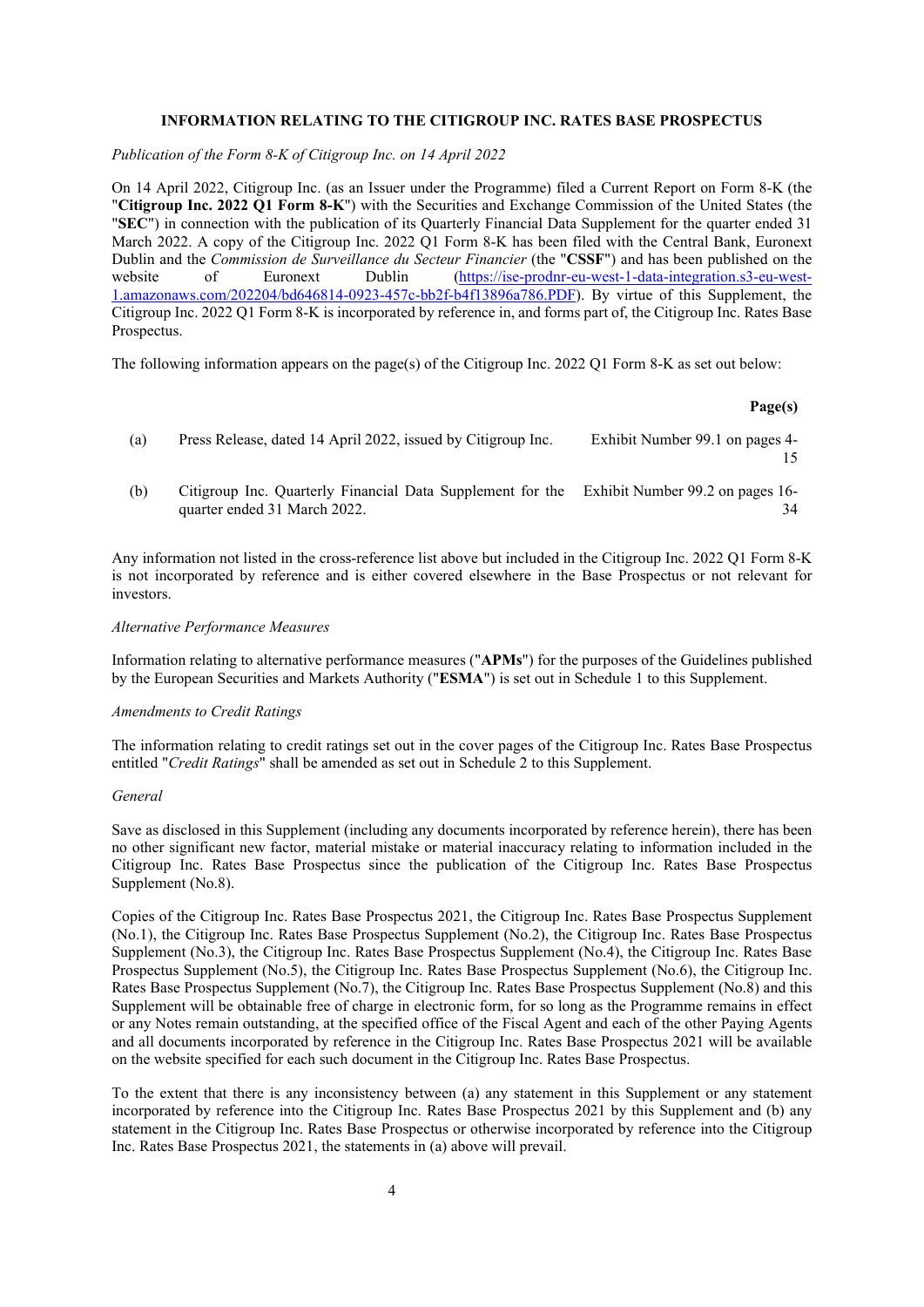# *Withdrawal rights*

No non-exempt offers of Notes to the public in the European Economic Area made by Citigroup Inc. as Issuer pursuant to the Citigroup Inc. Rates Base Prospectus are on-going as of the date hereof, and consequently, no rights of withdrawal arise in accordance with Article 23(2a) of the EU Prospectus Regulation following the publication of this Supplement.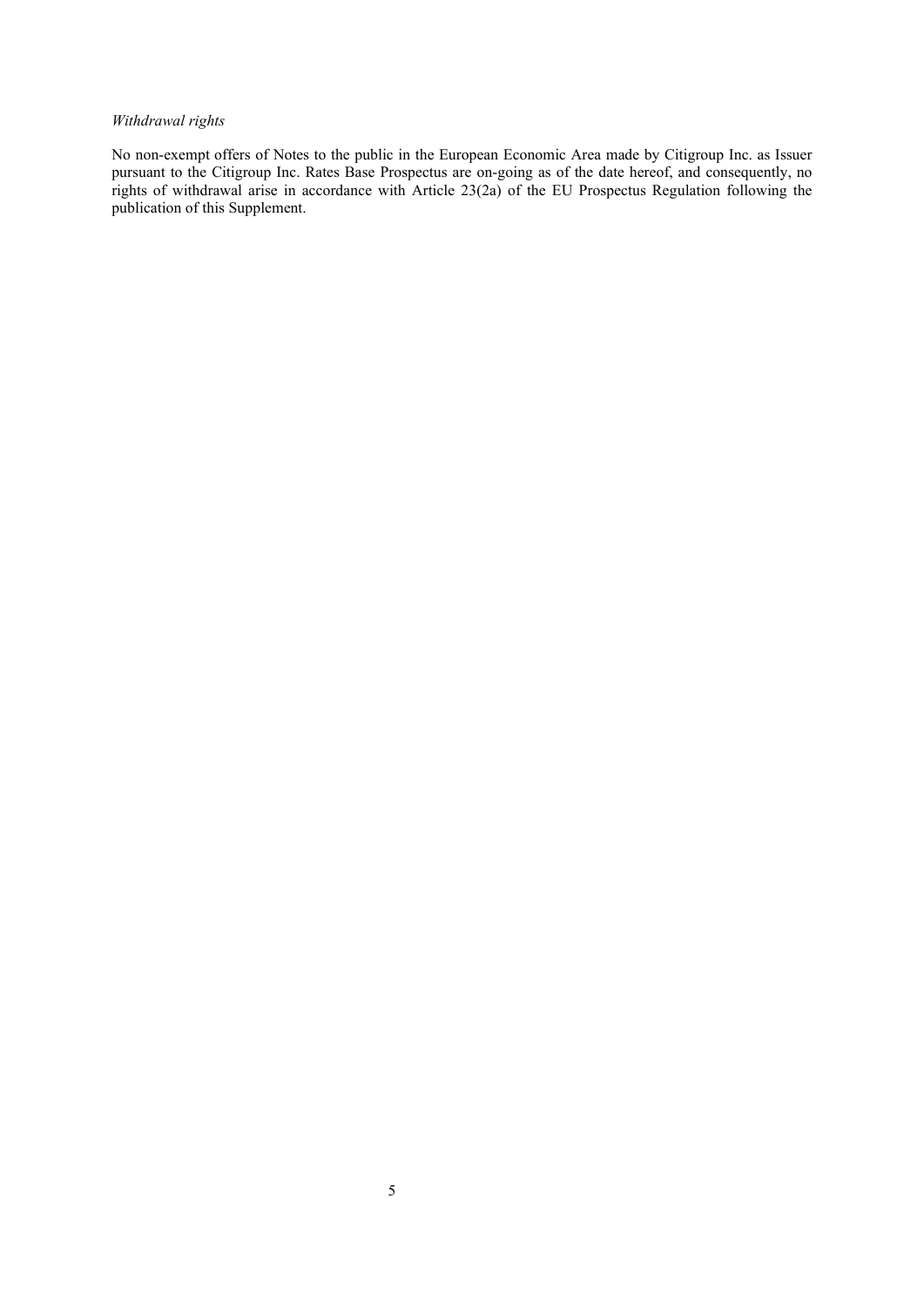## **INFORMATION RELATING TO THE CGMHI RATES BASE PROSPECTUS**

*Publication of the Form 8-K of Citigroup Inc. on 14 April 2022* 

On 14 April 2022, Citigroup Inc. (as CGMHI Guarantor under the Programme) filed a Current Report on Form 8-K (the "**Citigroup Inc. 2022 Q1 Form 8-K**") with the Securities and Exchange Commission of the United States (the "**SEC**") in connection with the publication of its Quarterly Financial Data Supplement for the quarter ended 31 March 2022. A copy of the Citigroup Inc. 2022 Q1 Form 8-K has been filed with the Central Bank, Euronext Dublin and the *Commission de Surveillance du Secteur Financier* (the "**CSSF**") and has been published on the website of Euronext Dublin [\(https://ise-prodnr-eu-west-1-data-integration.s3-eu-west-](https://protect-eu.mimecast.com/s/GraGCzmvWI6L7oYH4dv6R)[1.amazonaws.com/202204/bd646814-0923-457c-bb2f-b4f13896a786.PDF\)](https://protect-eu.mimecast.com/s/GraGCzmvWI6L7oYH4dv6R). By virtue of this Supplement, the Citigroup Inc. 2022 Q1 Form 8-K is incorporated by reference in, and forms part of, the CGMHI Rates Base Prospectus.

The following information appears on the page(s) of the Citigroup Inc. 2022 Q1 Form 8-K as set out below:

### **Page(s)**

- (a) Press Release, dated 14 April 2022, issued by Citigroup Inc. Exhibit Number 99.1 on pages 4- 15
- (b) Citigroup Inc. Quarterly Financial Data Supplement for the Exhibit Number 99.2 on pages 16 quarter ended 31 March 2022. 34

Any information not listed in the cross-reference list above but included in the Citigroup Inc. 2022 Q1 Form 8-K is not incorporated by reference and is either covered elsewhere in the Base Prospectus or not relevant for investors.

#### *Alternative Performance Measures*

Information relating to alternative performance measures ("**APMs**") for the purposes of the Guidelines published by the European Securities and Markets Authority ("**ESMA**") is set out in Schedule 1 to this Supplement.

### *Amendments to Credit Ratings*

The information relating to credit ratings set out in the cover pages of the CGMHI Rates Base Prospectus entitled "Credit Ratings" shall be amended as set out in Schedule 2 to this Supplement.

## *General*

Save as disclosed in this Supplement (including any documents incorporated by reference herein), there has been no other significant new factor, material mistake or material inaccuracy relating to information included in the CGMHI Rates Base Prospectus since the publication of the CGMHI Rates Base Prospectus Supplement (No.8).

Copies of the CGMHI Rates Base Prospectus 2021, the CGMHI Rates Base Prospectus Supplement (No.1), the CGMHI Rates Base Prospectus Supplement (No.2), the CGMHI Rates Base Prospectus Supplement (No.3), the CGMHI Rates Base Prospectus Supplement (No.4), the CGMHI Rates Base Prospectus Supplement (No.5), the CGMHI Rates Base Prospectus Supplement (No.6), the CGMHI Rates Base Prospectus Supplement (No.7), the CGMHI Rates Base Prospectus Supplement (No.8) and this Supplement will be obtainable free of charge in electronic form, for so long as the Programme remains in effect or any Notes remain outstanding, at the specified office of the Fiscal Agent and each of the other Paying Agents and all documents incorporated by reference in the CGMHI Rates Base Prospectus 2021 will be available on the website specified for each such document in the CGMHI Rates Base Prospectus.

To the extent that there is any inconsistency between (a) any statement in this Supplement or any statement incorporated by reference into the CGMHI Rates Base Prospectus 2021 by this Supplement and (b) any statement in the CGMHI Rates Base Prospectus or otherwise incorporated by reference into the CGMHI Rates Base Prospectus 2021, the statements in (a) above will prevail.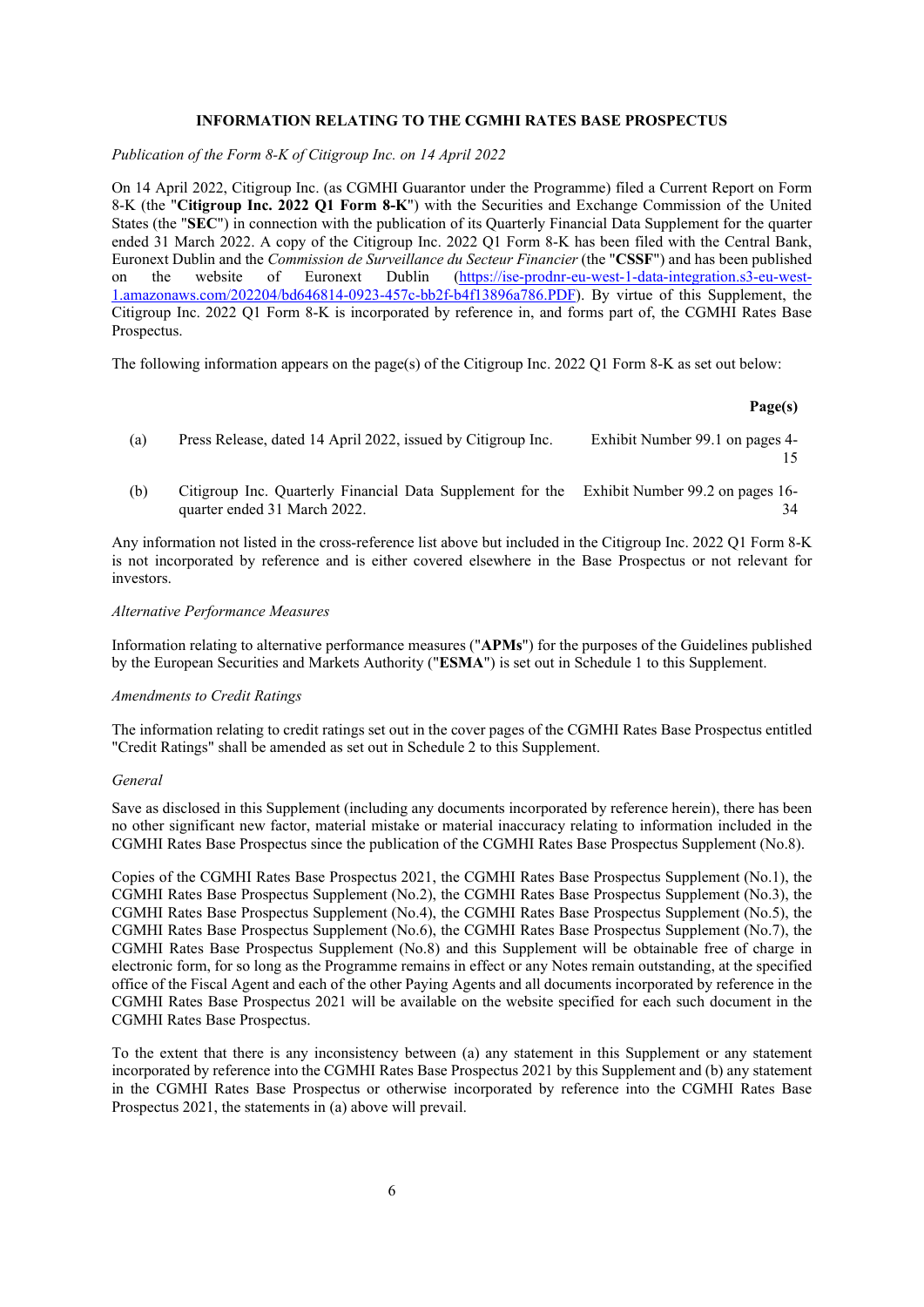# *Withdrawal rights*

No non-exempt offers of Notes to the public in the European Economic Area made by CGMHI as Issuer pursuant to the CGMHI Rates Base Prospectus are on-going as of the date hereof, and consequently, no rights of withdrawal arise in accordance with Article 23(2a) of the EU Prospectus Regulation following the publication of this Supplement.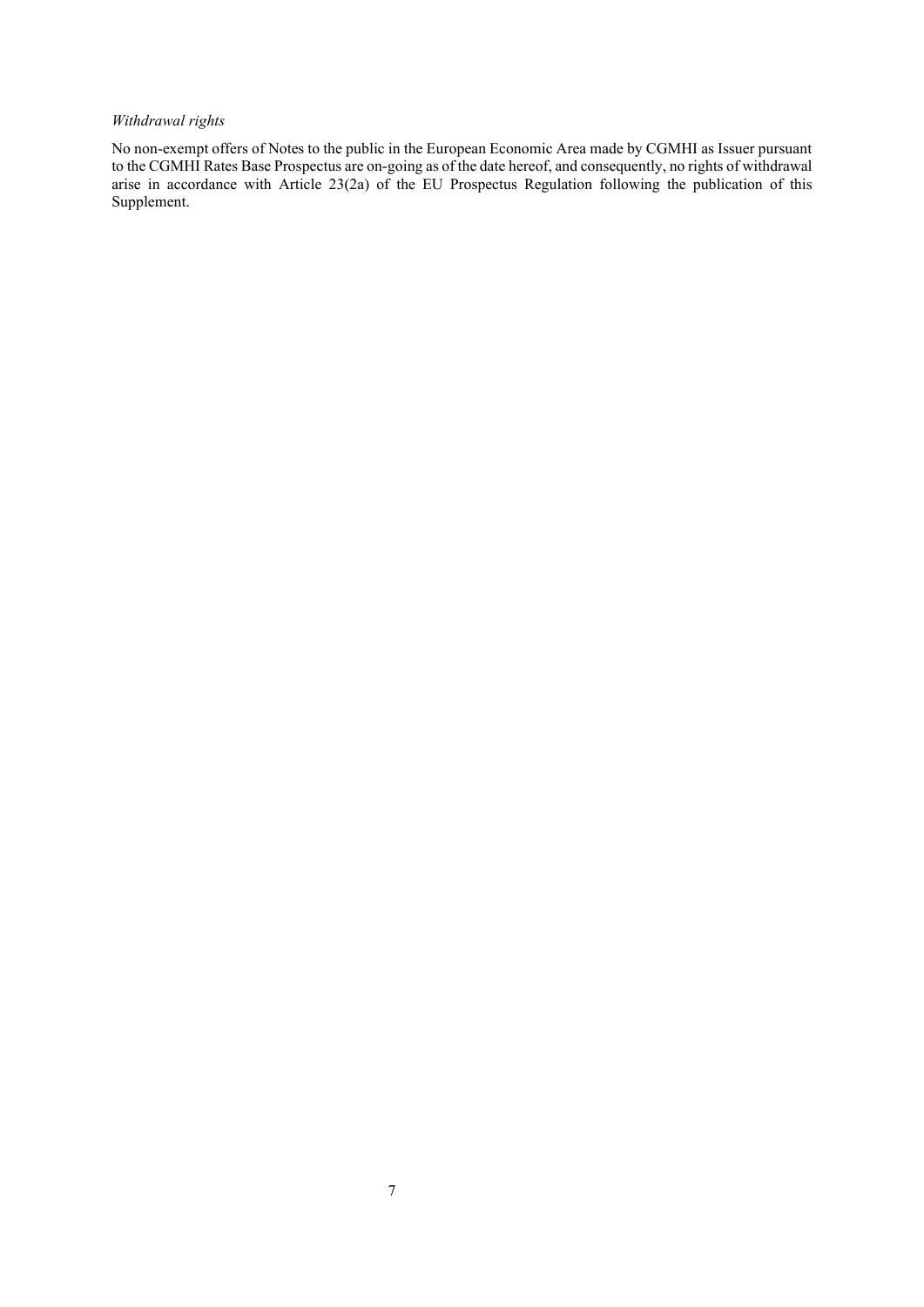# **INFORMATION RELATING TO THE CGMFL RATES BASE PROSPECTUS**

*Publication of the Form 8-K of Citigroup Inc. on 14 April 2022* 

On 14 April 2022, Citigroup Inc. (as indirect parent company of CGMFL) filed a Current Report on Form 8-K (the "**Citigroup Inc. 2022 Q1 Form 8-K**") with the Securities and Exchange Commission of the United States (the "**SEC**") in connection with the publication of its Quarterly Financial Data Supplement for the quarter ended 31 March 2022. A copy of the Citigroup Inc. 2022 Q1 Form 8-K has been filed with the Central Bank, Euronext Dublin and the *Commission de Surveillance du Secteur Financier* (the "**CSSF**") and has been published on the website of Euronext Dublin [\(https://ise-prodnr-eu-west-1-data-integration.s3-eu-west-](https://protect-eu.mimecast.com/s/GraGCzmvWI6L7oYH4dv6R)[1.amazonaws.com/202204/bd646814-0923-457c-bb2f-b4f13896a786.PDF\)](https://protect-eu.mimecast.com/s/GraGCzmvWI6L7oYH4dv6R). By virtue of this Supplement, the Citigroup Inc. 2022 Q1 Form 8-K is incorporated by reference in, and forms part of, the CGMFL Rates Base Prospectus.

The following information appears on the page(s) of the Citigroup Inc. 2022 Q1 Form 8-K as set out below:

### **Page(s)**

- (a) Press Release, dated 14 April 2022, issued by Citigroup Inc. Exhibit Number 99.1 on pages 4- 15
- (b) Citigroup Inc. Quarterly Financial Data Supplement for the Exhibit Number 99.2 on pages 16 quarter ended 31 March 2022. 34

Any information not listed in the cross-reference list above but included in the Citigroup Inc. 2022 Q1 Form 8-K is not incorporated by reference and is either covered elsewhere in the Base Prospectus or not relevant for investors.

#### *Alternative Performance Measures*

Information relating to alternative performance measures ("**APMs**") for the purposes of the Guidelines published by the European Securities and Markets Authority ("**ESMA**") is set out in Schedule 1 to this Supplement.

#### *Amendments to Credit Ratings*

The information relating to credit ratings set out in the cover pages of the CGMFL Rates Base Prospectus entitled "Credit Ratings" shall be amended as set out in Schedule 2 to this Supplement.

## *Corporate Authorities*

The approval of the CGMFL Rates Base Prospectus Supplement (No.10) has been authorised pursuant to resolutions of the board of managers of the Corporate Manager of CGMFL on 29 April 2022.

#### *General*

Save as disclosed in this Supplement (including any documents incorporated by reference herein), there has been no other significant new factor, material mistake or material inaccuracy relating to information included in the CGMFL Rates Base Prospectus since the publication of the CGMFL Rates Base Prospectus Supplement (No.9).

Copies of the CGMFL Rates Base Prospectus 2021, the CGMFL Rates Base Prospectus Supplement (No.1), the CGMFL Rates Base Prospectus Supplement (No.2), the CGMFL Rates Base Prospectus Supplement (No.3), the CGMFL Rates Base Prospectus Supplement (No.4), the CGMFL Rates Base Prospectus Supplement (No.5), the CGMFL Rates Base Prospectus Supplement (No.6), the CGMFL Rates Base Prospectus Supplement (No.7), the CGMFL Rates Base Prospectus Supplement (No.8), the CGMFL Rates Base Prospectus Supplement (No.9) and this Supplement will be obtainable free of charge in electronic form, for so long as the Programme remains in effect or any Notes remain outstanding, at the specified office of the Fiscal Agent and each of the other Paying Agents and all documents incorporated by reference in the CGMFL Rates Base Prospectus 2021 will be available on the website specified for each such document in the CGMFL Rates Base Prospectus.

To the extent that there is any inconsistency between (a) any statement in this Supplement or any statement incorporated by reference into the CGMFL Rates Base Prospectus 2021 by this Supplement and (b) any statement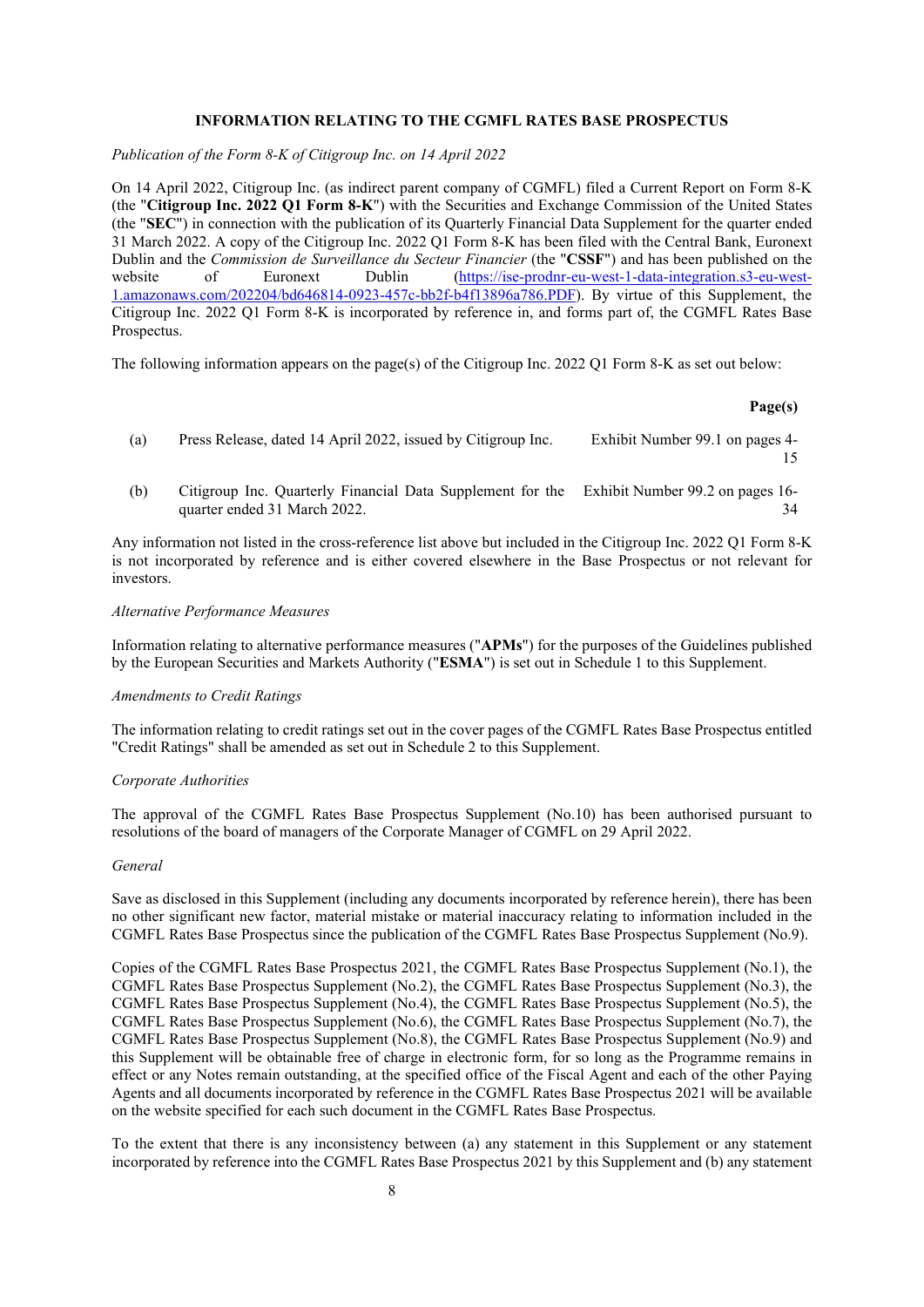in the CGMFL Rates Base Prospectus or otherwise incorporated by reference into the CGMFL Rates Base Prospectus 2021, the statements in (a) above will prevail.

# *Withdrawal rights*

No non-exempt offers of Notes to the public in the European Economic Area made by CGMFL as Issuer pursuant to the CGMFL Rates Base Prospectus are on-going as of the date hereof, and consequently, no rights of withdrawal arise in accordance with Article 23(2a) of the EU Prospectus Regulation following the publication of this Supplement.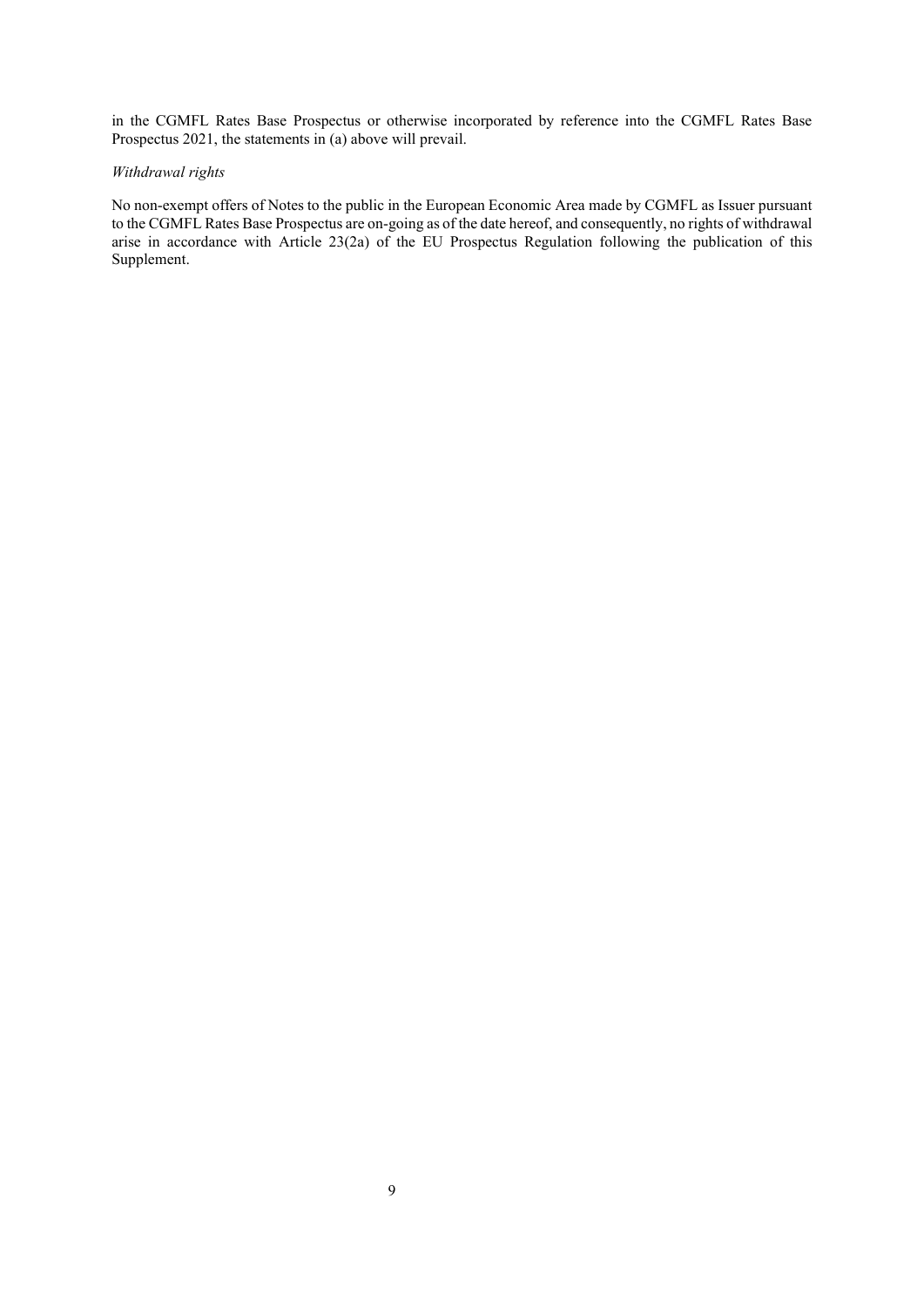# **SCHEDULE 1**

# **ALTERNATIVE PERFORMANCE MEASURES (CITIGROUP INC. 2022 Q1 FORM 8-K)**

The Citigroup Inc. 2022 Q1 Form 8-K contains certain alternative performance measures (APMs). For further details on the components of the APMs, how these APMs are calculated, an explanation of why such APMs provide useful information for investors and a reconciliation to the nearest equivalent US GAAP measures, please see references to "Non-GAAP Financial Measures" in the Citigroup Inc. 2022 Q1 Form 8-K and the table below:

| APM                                                                                                                                                | <b>Explanation of Why Use of APM Provides Useful Information</b>                                                                                                                                                                                                                                              | Citigroup Inc. 2022 Q1 Form 8-K Page Reference for Basis<br>Calculation, Components, Reconciliation<br>and<br>of<br><b>Comparatives to Previous Reporting Periods</b> |
|----------------------------------------------------------------------------------------------------------------------------------------------------|---------------------------------------------------------------------------------------------------------------------------------------------------------------------------------------------------------------------------------------------------------------------------------------------------------------|-----------------------------------------------------------------------------------------------------------------------------------------------------------------------|
| Results of Operations Excluding<br>the impact of Foreign Exchange<br>Translation                                                                   | Citi believes the presentation of its results of operations excluding<br>the impact of FX translation provides a more meaningful depiction<br>for investors of the underlying fundamentals of its businesses.                                                                                                 | Exhibit 99.2, page 16.                                                                                                                                                |
| Tangible Book Value per Share                                                                                                                      | Citi believes these capital metrics provide useful information, as they<br>are used by investors and industry analysts.                                                                                                                                                                                       | Exhibit 99.1, pages $1, 2, 3, 11$ and footnote 4 on page 12; and<br>Exhibit 99.2, on pages 1 and 18.                                                                  |
| Tangible Common Equity and<br>on Average<br>Tangible<br>Return<br>Common Equity                                                                    | Citi believes these capital metrics provide useful information for<br>investors and industry analysts.                                                                                                                                                                                                        | Exhibit 99.1, page 2, 11 and footnote 1 on page 12; and Exhibit<br>99.2, pages 1 and 18.                                                                              |
| Results of Operations Excluding<br>the Impact of gains/ (losses) on<br>Loan Hedges                                                                 | Citi believes the presentation of its results of operations excluding<br>the impact of gain/(loss) on loan hedges related to accrual loans<br>provides a more meaningful depiction for investors of the underlying<br>fundamentals of its businesses.                                                         | Exhibit 99.1, pages 3 and 4 and footnote 6 on page 12; Exhibit<br>99.2, on page 6 (including footnote 1).                                                             |
| of Operations<br><b>Results</b><br>and<br>Financial Condition excluding the<br>Impact of the Sale of the Consumer<br>Banking Busines in Australia. | Citi believes the presentation of its results of operations and financial<br>condition excluding the impact of the Australia sale provides a<br>meaningful depiction of the underlying fundamentals of its broader<br>results and Asia GCB businesses results for investors, industry<br>analysts and others. | Appendix B, Note on page 9 and footnote 5 on page 12.                                                                                                                 |